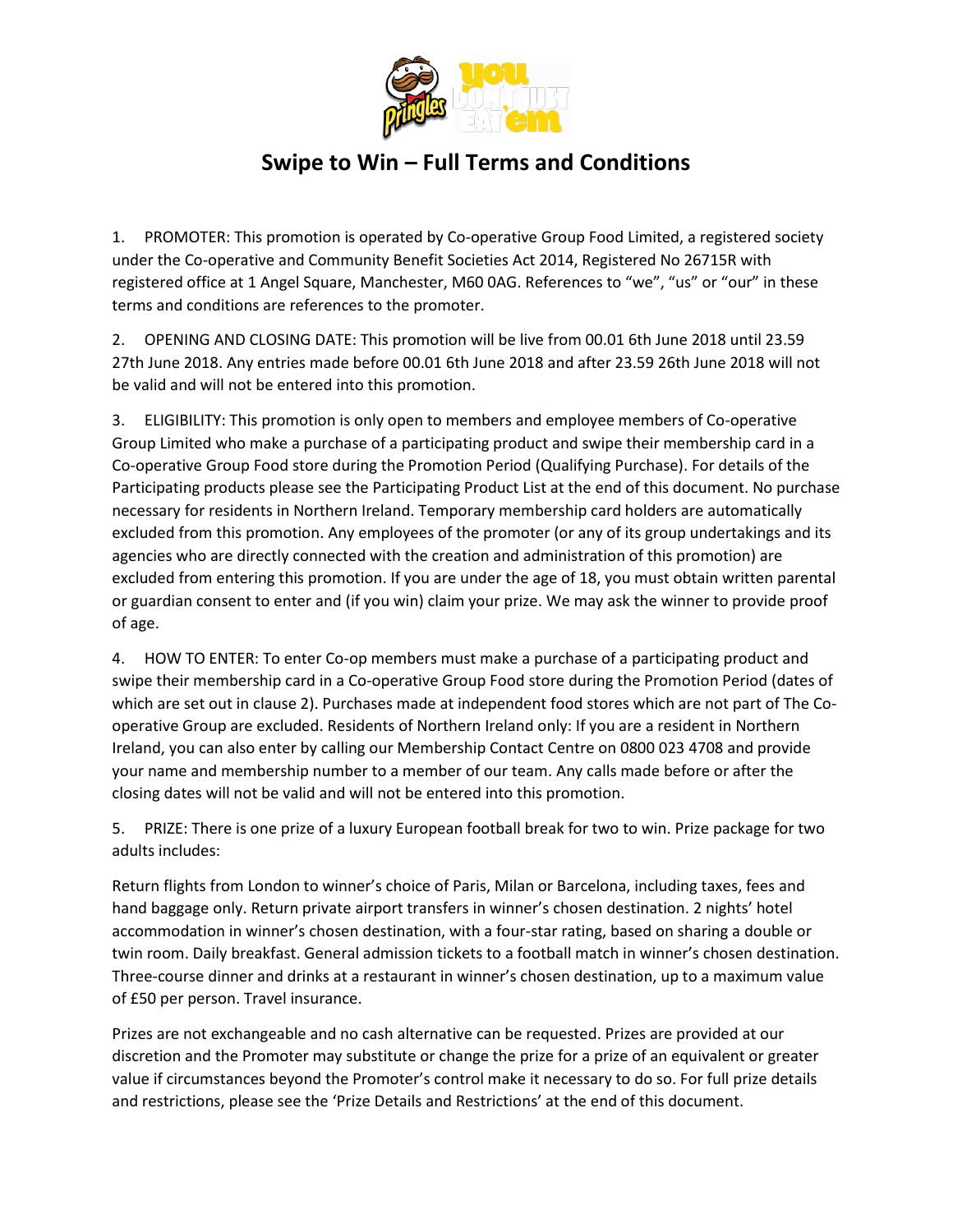

## 6. WINNER SELECTION:

Grand Prize: Winners selection will be drawn within 10 working days of the Promotion Period closing, the independent promotional verification service from a database of members who have made a qualifying purchase and any entrants from Northern Ireland for the respective weekly prize draw.

7. NOTIFICATION: Winners will be notified by the Promoter or a 3rd party agency acting on the Promoter's behalf from the details held on their member records within 5 working days of the competition closing date. If the winner does not respond to the Promoter within 14 days of being notified providing the requested information, then the winner's prize will be forfeited and another winner will be picked at random from the remaining eligible entries in accordance with the process described above in clause 6. Winners should allow 28 days from claiming the prize for delivery of details of the prize (delivery and postage included). The Promoter accepts no responsibility for prizes that are lost, delayed in the post, stolen or unused by their expiry date. The Promoter accepts no responsibility for incomplete or incorrect postal addresses held on the member record.

8. DECISIONS OF THE PROMOTER: If there is any dispute about the receipt of validity of any entry or any other aspect of the promotion, this will be decided by the Promoter. The Promoter's decision regarding any aspect of the promotion is final and binding and no correspondence will be entered into about it.

9. WINNER LIST: Winners' first names and respective counties of residence will be made available by sending an SAE to JS8198 Pringles Co-op Swipe to Win Winner List, PO Box 704, Pinner, HA5 9PF within 6 weeks of the Promotion Period ending. The Promoter will not be liable if any member details provided are incorrect.

10. AGREEMENT TO THESE TERMS AND CONDITIONS: Entry to this promotion shall constitute your acceptance of these terms and conditions your agreement to be bound by them. These terms and conditions take effect immediately upon entry to the promotion. If you do not accept these terms and conditions in full, you should contact the Membership Contact Centre on 0800 023 4708 to be excluded from the promotion.

11. DISQUALIFICATION: The Promoter reserves the right to reject any entry, withhold any prize and disqualify you from the promotion if we suspect you of failing to comply with these terms and conditions or of fraud, cheating or dishonesty.

12. NO RESPONSIBILITY FOR ENTRIES NOT RECEIVED: The Promoter accepts no responsibility for entries not successfully received by us, or which are delayed, due to a technical fault, technical malfunction, computer hardware or software failure, satellite, network or server failure of any kind.

13. USE OF PERSONAL INFORMATION TO ADMINISTER PROMOTION:, The Co-operative Group and 3rd party agencies acting on behalf of the Promoter will collect personal information from you in accordance with the Data Protection Act 1998 and other applicable data privacy laws. only use your information for the purposes of administering this promotion For further details please visit https://www.kelloggs.co.uk/en\_GB/privacy-policy.html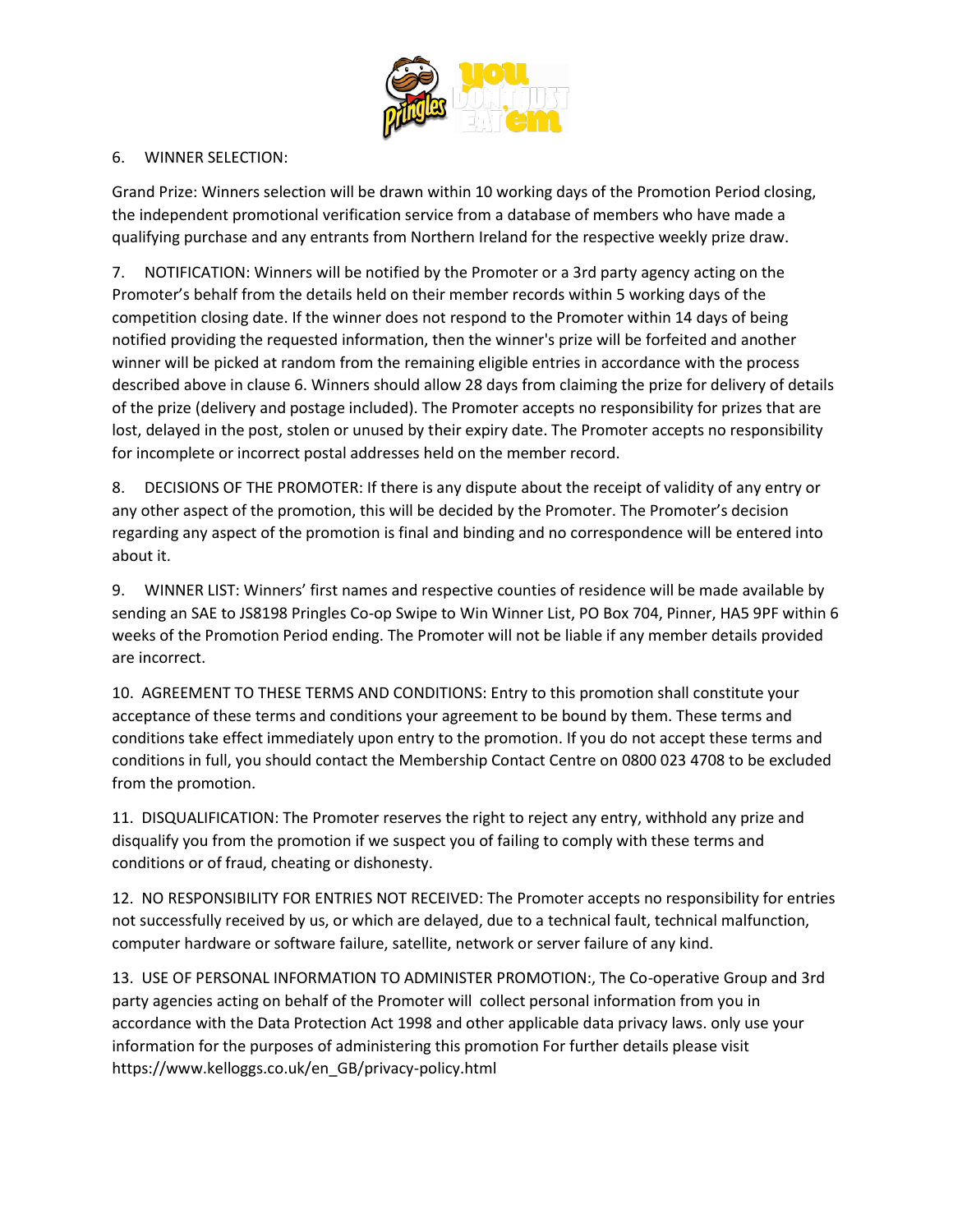

15. CANCELLATION OR WITHDRAWAL OF PROMOTION: The Promoter reserves the right at our absolute discretion to withdraw or cancel this promotion without prior notice and without liability to any party if it becomes necessary to do so.

16. CHANGES TO THESE TERMS AND CONDITIONS: The Promoter reserve the right to amend these terms and conditions at any time. Revised terms and conditions will be available at https://www.pringles.com/uk/tsandcs.html. It is your responsibility to keep up to date with any such changes.

17. RELEVANT LAW: This promotion and these terms and conditions are governed by the laws of England and you agree to submit to the jurisdiction of the English courts if any dispute arises.

Promoter: This promotion is operated by Co-operative Group Food Limited, a registered society under the Co-operative and Community Benefit Societies Act 2014, Registered No 26715R with registered office at 1 Angel Square, Manchester, M60 0AG

PARTICIPATING PRODUCTS LIST: Pringles Sour Cream and Onion – 200g Pringles Salt & Vinegar – 200g Pringles Texas BBQ – 220g Pringles Original – 200g Pringles Steak – 200g

## PRIZE DETAILS AND RESTRICTIONS:

1. Economy flights available from major international airports in London only. Flights may be indirect and not all routings will be available.

2. Winner and guest must have full passport valid for at least 6 months at time of travel and any necessary visas are responsibility of winner and guest.